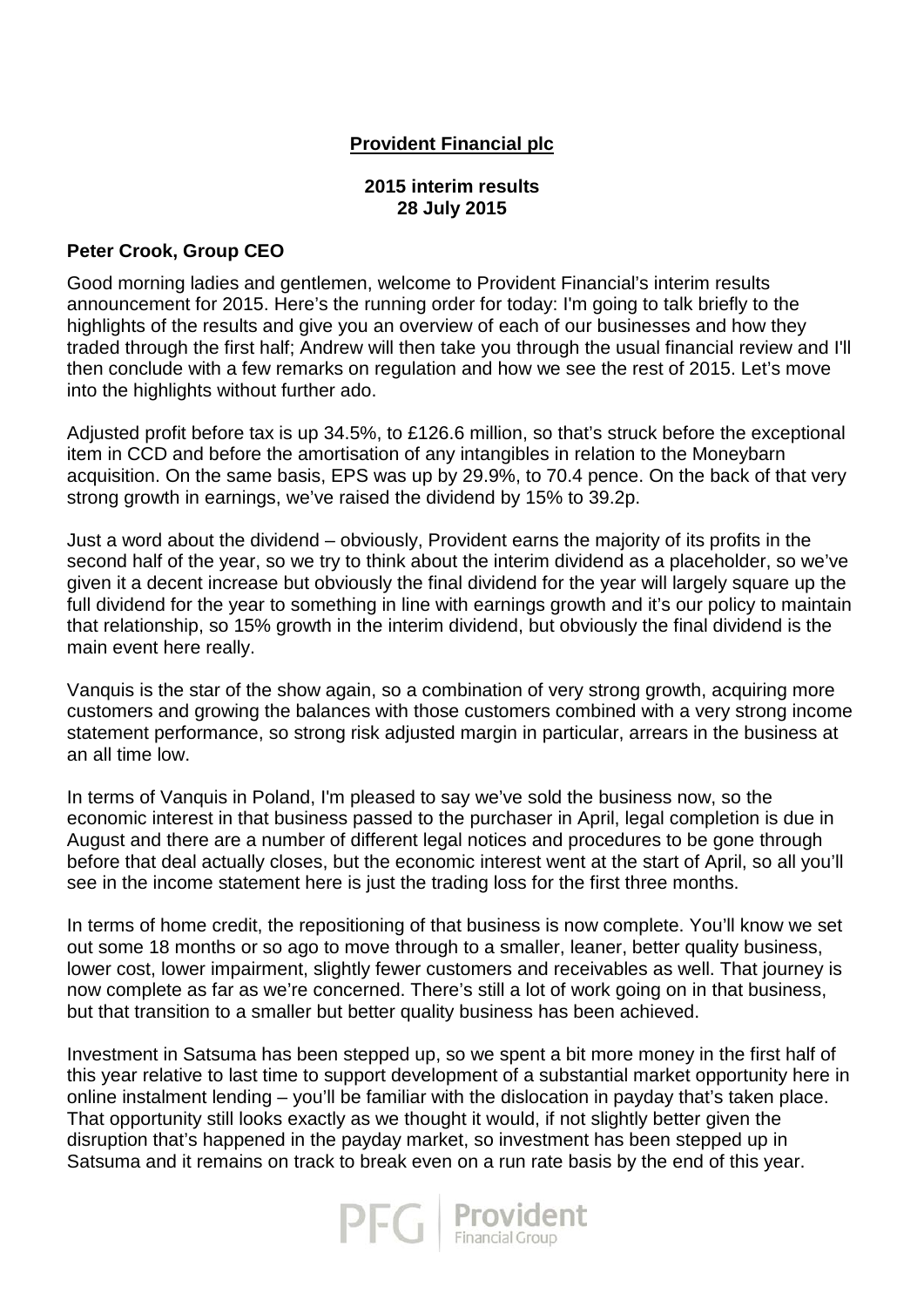Moneybarn is trading somewhere ahead of plan and some of our own expectations, driven primarily by strong uplift in new business volumes – new business up 88% on the corresponding period last time.

Finally, in terms of the balance sheet, we're obviously well funded and current facilities take us through to May 2018. Let's just have a quick look at each of our businesses.

Vanquis – the backdrop here is very strong demand. You'll all know it's difficult to live a modern life without a credit card, certainly difficult to have an online life, difficult to travel, so we're tapping into a rich vein of demand from consumers who've been excluded from the credit card market by the high street banks and we're one of the few lenders who are willing to serve the higher risk part of the population. The backdrop here is very strong demand, the credit card's a product with great utility for consumers and we've continued to see a strong flow of applications. Indeed, the number of customers booked in the first half is an all time record, so we're slightly ahead of last year, which in itself was an extremely good year. There is some competition out there in the form of New Day and Capital One. Their activity is pretty steady, so I'm pleased that we've been able to grow volumes against that backdrop, but obviously in terms of arrears we probably have had a bit of help from the labour market. As we know, until the very latest set of numbers, unemployment's been falling steadily, employment's been rising, so that's obviously assisted the impairment line in the Vanquis business. We continue to run the business with unchanged credit standards, we're very happy at the margin, we're booking business up to the level that we should be. Obviously those credit standards have been in place for some time and they've helped deliver a very strong impairment performance over a number of years and now we sit here and arrears are at an all time record low again – 92.4% of the Vanquis book is up to date, which is the highest it's ever been. Obviously, that washes through into an above target risk adjusted margin – it's done slightly better than we… and Andrew will take you through that shortly. We've seen a further flow of new customers and obviously the business is making its way nicely towards the medium term goal of between 1.5 and 1.8 million customers that we talked about last time.

Moving on to CCD, in terms of the competitive landscape, no real change. Obviously one significant player has changed hands from one owner to a different owner but there hasn't been any consolidation as such yet, although that may well materialise. In terms of our customers, household incomes and cost of living are both stable and that's washed through into an increase in confidence, really. Confidence has been bumping along at the bottom for our customers. It has shown some improvement, albeit from historic lows, so demand from home credit customers has picked up a little bit. Then in terms of the online world and Satsuma, change in customer preferences and behaviours and the dislocation from payday lending are driving that opportunity to grow in the online instalment lending space. So we've largely completed that journey, then, to a smaller but leaner better quality business. You'll have seen that in the margins that we've reported today, so the risk adjusted margin or the ratio of impairment to revenue have both moved very sharply to a better position than they were 12 months ago. Obviously, supporting that there's been the rollout of One Best Way or our standardised working practices, particularly around arrears and collections which has helped drive that performance. The rollout of field technology and the cost savings are ahead of plan, so I'm pleased to say we are now paper free in terms of customer facing activity. All collections and agents round are being administered by a Smartphone app and literally, as of a week or two ago, all the paper loan agreements have now gone from the business, so all new business is being originated on Smartphone or tablet applications. We have invested a significant amount in getting ready for FCA regulation and we put our full authorisation submission in ahead of the

 $\mathsf{P}\mathsf{F}\mathsf{G}$  **Provident**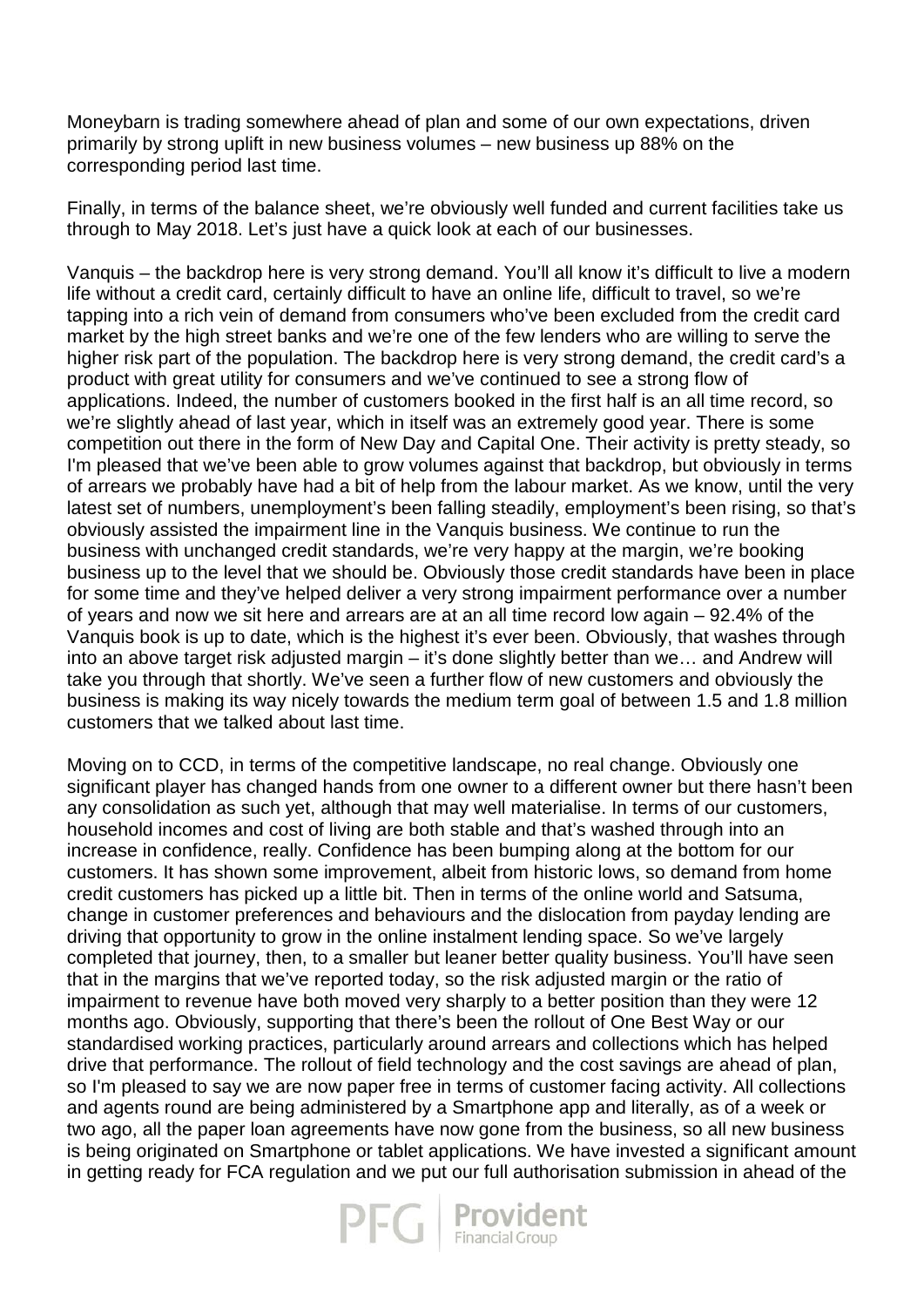May deadline. Finally, investment in Satsuma has been stepped up. More of that from Andrew shortly, but it's well on track to break even on a run rate basis by the end of the year.

Finally, then, on Moneybarn, the backdrop here is that the market supply is less than half what it was pre-crisis, so a significant under supply of credit of car finance to non-standard consumers, so obviously a strong growth opportunity for us. It's fair to say that Moneybarn's proposition compares favourably to other forms of finance – there are a lot of vehicles being financed with unsecured loans, some with guarantor loans, some with friends and family or, indeed, some people are just having to save up until they've got sufficient funds available to buy a vehicle, so obviously Moneybarn's proposition, being a secured product in effect written through a conditional sale agreement, is pretty attractive versus other financing options. Again, obviously the car finance world is one that's going through full FCA regulation so, similar to home collected credit, there may well be some further industry consolidation to come through in due course. So where have we been? Obviously, Moneybarn is the market leader. Brokers are the primary channel to market here and we think about privacy with the brokers as being very important and that's in large part why we've seen a very significant uplift in the volume of new business, so Moneybarn under our ownership is getting far more first looks at businesses, really because it has the balance sheet capacity but also because it has the platform, the speed and the quality of service to be the preferred choice for many brokers in the marketplace. We continue to invest in the platform. Obviously, with new business volumes up 88%, this is a significant increase in capacity required to maintain the service quality and standards and serve that increased volume, so we've been investing quite heavily in head count in the Moneybarn operation and related support functions to support that growth. We've also been working on the product range and there are three things in particular that the team has done. Firstly, we're loaning to full retail value now where appropriate rather than just to trade. That's important in getting to primacy. Having said that, the majority of customers have a trade-in or a deposit, so it's not a matter of taking more risk, really, it's making sure that you get as many looks at new business as possible. We've also dropped the minimum lend to £4,000 – it was previously £5,000 – so that's taking us into a new segment of the market where we weren't competing previously. We're also on the cusp of trialling light commercial vehicles or white vans. The metal behaves very similar to the used cars that we're familiar with underwriting and, again, we're at the early stages of trialling the cross sale of car finance into the Vanquis Bank customer base. In common with CCD, Moneybarn also had a window for full authorisation with a deadline at the end of May and we've equally met that deadline, so Moneybarn's put its papers in to apply for full FCA authorisation, as per CCD.

Those are really the highlights. I'm now going to pass you on to Andrew to take you through the financial review. Thank you.

# **Andrew Fisher, Group Finance Director**

Thank you, Peter, and good morning everybody.

The group's produced a strong set of first half results. Adjusted profit before tax up 34½%, adjusted earnings per share up 29.9%. Vanquis has continued to perform strongly and CCD has delivered an improved profit performance reflecting the successful repositioning of the home credit business. Moneybarn performed ahead of plan and contributed £9.4 million in its first full half year since acquisition in August last year.

The main drive of the group's earnings growth was again Vanquis, which delivered UK profits up 29.6% upon further strong growth in receivables against unchanged credit standards. During

 $\overline{-}\bigcap_{\text{Financial Group}}$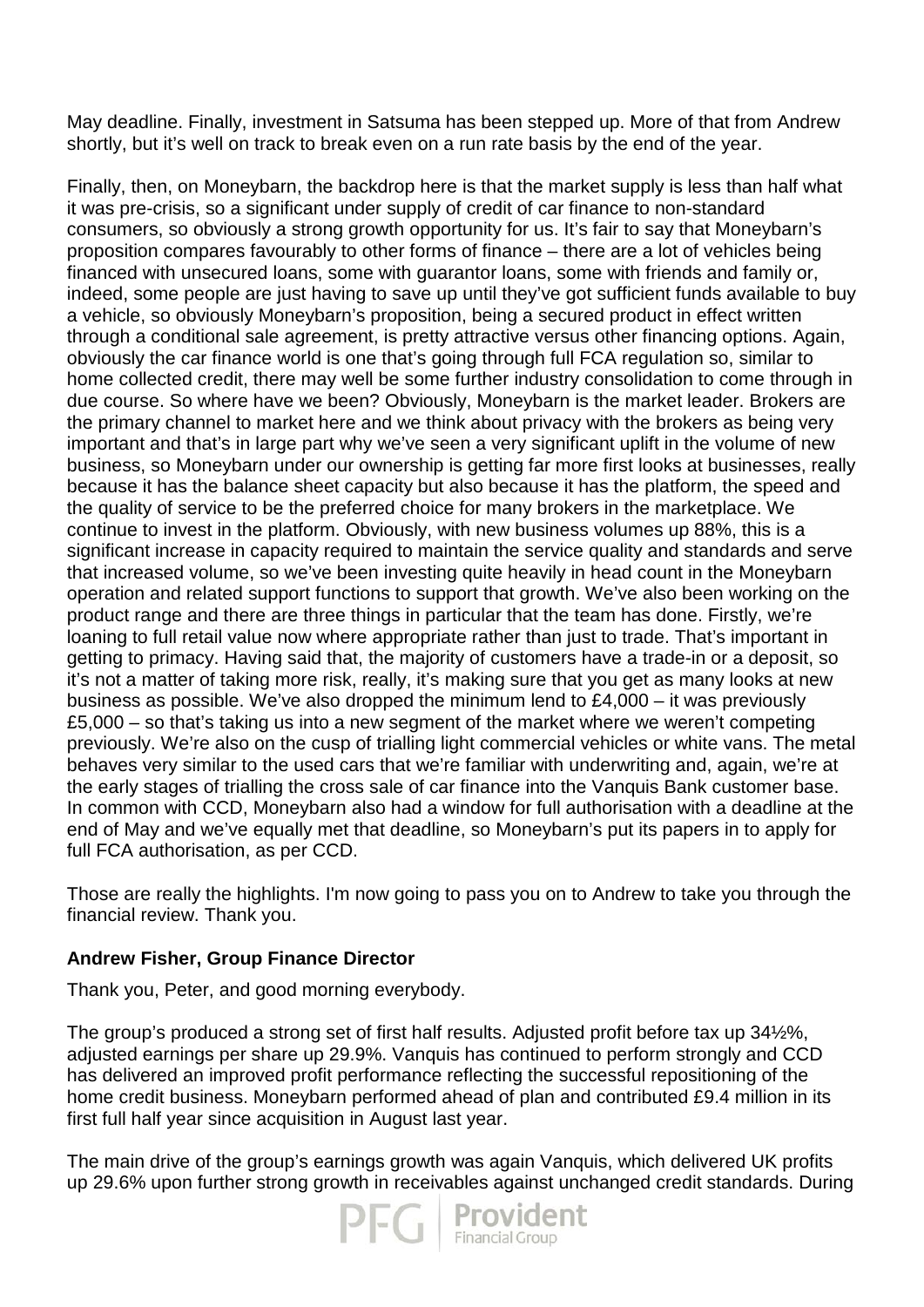the first half, an agreement was reached to sell the Polish receivables book to a third party. The economic interest in the book passed to the purchaser from April 1<sup>st</sup> and the trading loss of £1.8 million here reflects a lot as incurred in the three months up to that date. Legal completion of the sale and receipt of final consideration will occur in early August and there's not expected to be any further loss beyond the 1.8 million that you see here.

CCD's profit before tax and exceptionals in the first half was up 2.7% to £28 million. The repositioning of the home credit business, as Peter mentioned, is complete and the business performed very well in the first half with a significant strengthening in the risk adjusted margin, which has more than offset a further reduction in the size of the receivables book. The result is also struck after a step up in the year on year investment in Satsuma of £5 million. This £5 million step up reflects advertising, advertising the Satsuma brand to build market presence as well as further enhancement of the platform to support the rapid development of the business. Demand for online instalment loans is strong and new business volume written is three times higher than in the first half of 2014. To date, the development of the business has been almost entirely restricted to the weekly instalment loan product. Satsuma ended the first half with 45,000 customers and a receivables book of £11.6 million. Everything we observe confirms that the disruption caused by tighter regulation and, in particular, the sharp contraction of the payday loans market provides an attractive opportunity to develop Satsuma into a sustainable business with a market year. This was ahead of our internal plans.

Access to the group's funding lines has assisted in a 88% year on year increase in new business volumes and bolstered the primacy of Moneybarn's proposition across its broker network.

Central costs are £7.9 million higher than last year due to increased share based payments and pension charges, together with the cost of the group office accommodation within Vanquis Bank's new London head office at 20 Fenchurch Street.

The group's adjusted profit before tax is £126.6 million, which is up 34½% and generated adjusted earnings per share of 70.4 pence, up 29.9%. Earnings per share growth was lower than profits growth as a result of the placement of 5.9 million shares for the acquisition of Moneybarn last August, although earnings per share benefits by just over 1% from the reduction in the statutory rate of UK corporation tax over the past year. The group's first half profit before tax and earnings shown here are stated before a £3.7 million charge in respect of the amortisation of acquisition intangibles associate with the acquisition of Moneybarn and they're also stated before exceptional costs of £11.8 million in respect of the CCD redundancy costs, which I'll return to shortly.

As I set out in the year end results, we now use return and assets as the preferred metric to measure returns. We assessed ROA as profit before interest, which is then taxed and expressed as a percentage of average receivables. You can see that the group's annualised ROA has strengthened from 14.9% in June 2014 to 15.6% in June 2015, driven up by the improved returns being generated by CCD following the repositioning of the home credit business.

The interim dividend, up 15% to 39.2 pence per share, which reflects the progress of earnings; strong capital generation and a robust funding position.

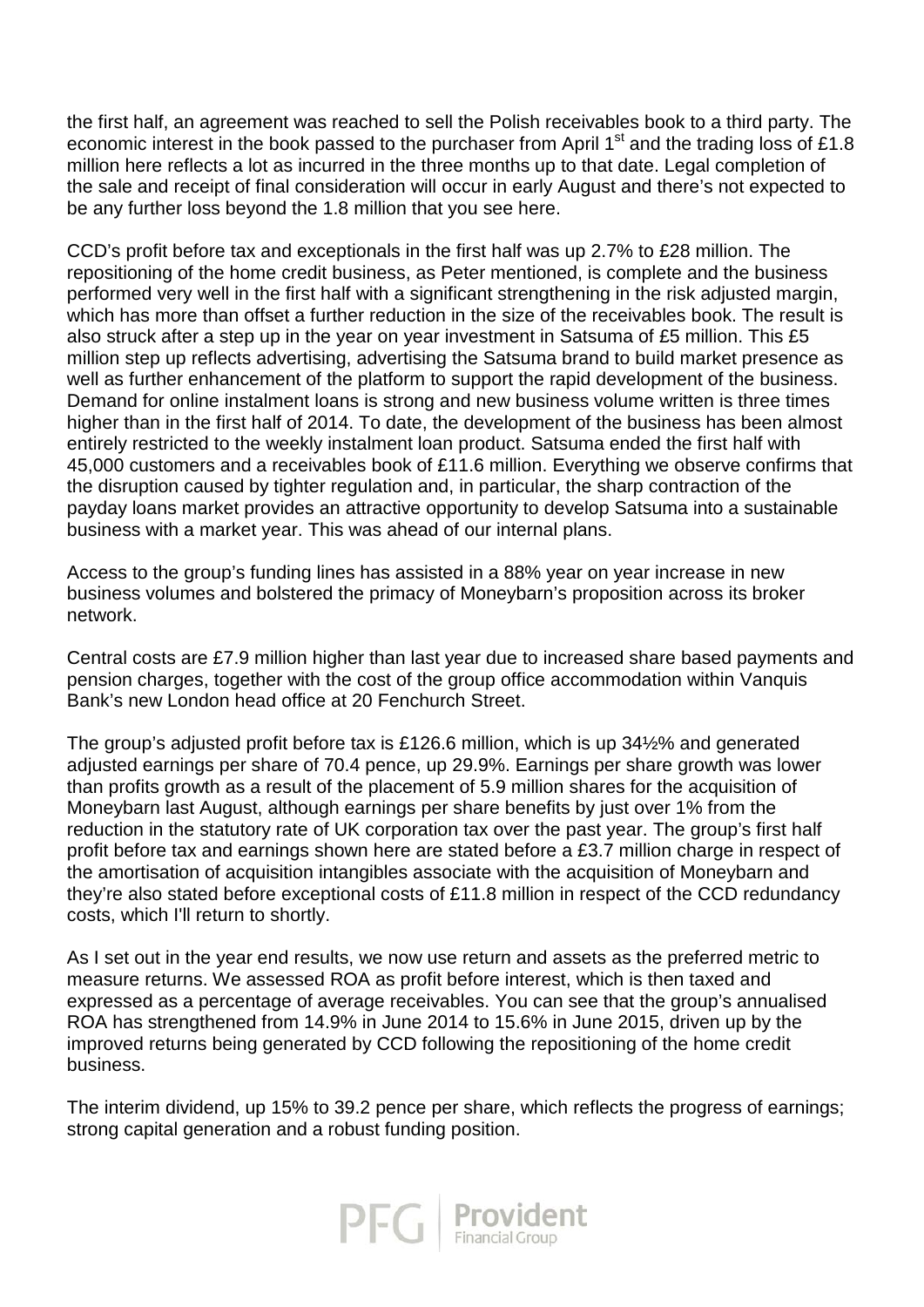Turning now to the individual businesses, Vanquis Bank performed very well – UK profits up 29.6% to £88½ million as a result of strong receivables growth and margins supported by delinquency at new record lows, which in turn reflect unchanged credit standards and an improvement in the UK employment market. The business continues to generate strong demand from developing the under served non-standard UK credit market, as Peter described, and whilst the marking activity of competitors remains, Vanquis Bank's continued investment in its customer acquisition programme generated record first half new account bookings of 216,000, an 11.9% increase on the first half of last year. The acceptance rate, around 25%, was unchanged on 2014, reflecting the application of consistent underwriting standards. This saw the customer base grow by 66,000 through the first half and by 182,000, or 15.5%, over the last 12 months. This increases after the cancellation of 27,000 inactive accounts during the second quarter to eliminate the contingent risk associated with undrawn credit lines. The underlying growth rate is therefore around 18%, which is consistent with the rate quoted in our May IMS. The credit line increase programme for customers with a sound payment history represents over two thirds of the credit issued by Vanquis and, when combined with the growth in new customer numbers, has produced year on year average receivables growth of 23%.

The business added £53 million of receivables in the first half of the year compared with £93 million in the first half of 2014. As you may recall, the first half of last year was boosted by the introduction of upgraded credit line increase scorecards following the decision to augment the sourcing of credit bureau data. Most of you know that an important component of the Vanquis business model is maintaining high credit line utilisation to ensure that a strong stream of revenue is earned whilst maintaining a relatively low level of contingent risk from undrawn lines.

Average utilisation during the first half was around 70%, which is in line with our internal targets. We guided to some moderation in the analysed risk adjusted margin, and you can see a reduction from 33.6% last year to 33.3% at the half year, probably less than you were expecting. Just before going into the detail on that, this chart's a reminder of why Vanquis has delivered consistently high returns at or above the target risk adjusted margin of 30%. Two characteristics of the business underpin this stability – firstly, the low end growth strategy; and secondly, maintaining high levels of credit line utilisation which we've managed to around 70%. This chart's also a reminder that the business protected its risk adjusted margin at 30% during the period of rising unemployment in 2008-2009.

Onto the recent history, the last 12 months. The margins moderated by 0.3% from 33.6 to 33.3%. This actually comprises a 0.6% reduction due to a decline in the revenue yield from the changes made to the ROP product back in 2013 and lower interchange income, partly offset by a 0.3% benefit from improved delinquency. So taking the 0.6% reduction in revenue yield first, as previously reported during the second half of 2013, Vanquis changed the timing of the sale of ROP from the customer welcome call through to the activation call, which is about a week later, and also made a number of enhancements to the product's features. These changes have continued to reduce the penetration of the product into the customer base and increased its cost, thereby moderating the revenue yield earned from ROP. In addition, interchange income is now being adversely impacted by the agreement between Visa and the European Commission to implement a phase reduction in interchange fees charged by credit card companies to retailers. This programme will conclude in October this year; the impact on Vanquis is now expected to be around £5 million in 2015 and that will increase to around £9 million in 2016 based on current volumes as the reduced fees on domestic transactions fully take effect. It's important to recognise, of course, that interchange revenue is a less significant source of income for Vanquis than for mainstream card providers.

 $\mathsf{P}\mathsf{F}\mathsf{G}\mid\mathsf{Frouident}_{\scriptscriptstyle{\mathsf{Financial Group}}}$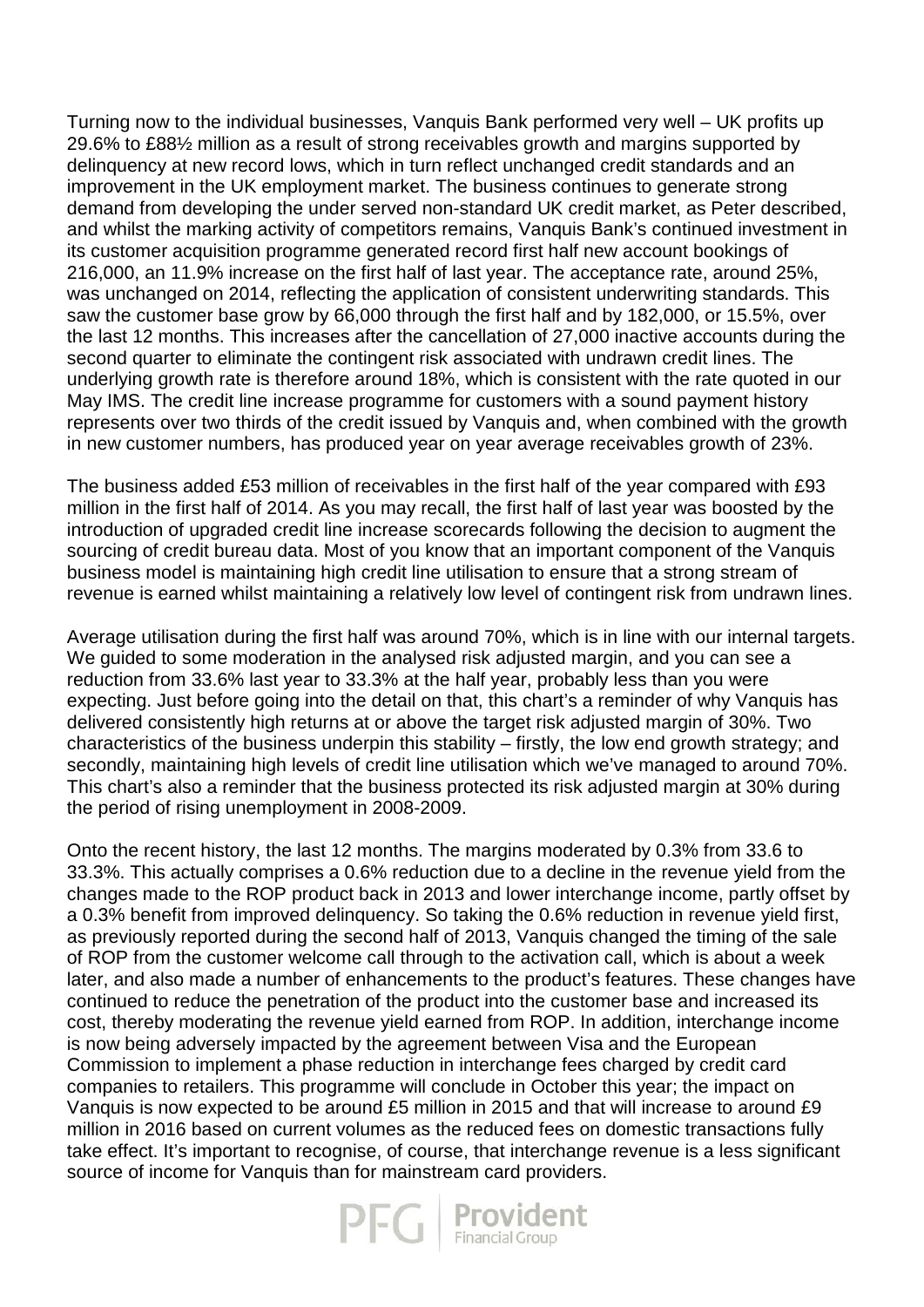Now impairment. Consistent tight credit standards and an improving employment market have seen delinguency rate once again hit new record lows for the business over recent months. This has resulted in a 1.6% reduction in the impairment rate since June 2014. Over the same period, the credit quality of the book has improved. Arrears have fallen, reducing the yield from interest and late and over limit fees by 1.3%, so taking these together they explain the net benefit of 0.3% to the annualised risk adjusted margin from improved delinquency over the last year. Looking forward, based on a stable delinquency rate and after taking into account the full impact of changes made to ROP and to interchange fees, the risk adjusted margin is expected to moderate to closer to 32% for 2015 as a whole and will remain above the target level of 30% in the medium term.

Here are the IFRS 7 disclosures for Vanquis. You can see the profile reflects a stable record low arrears in the business, with 92.8% of accounts fully up to date with their contractual payments at the end of June, compared with 91.2% a year earlier. For reference, I've set out the impairment policy that we use at Vanquis, which is both realistic and, we believe, prudent when benchmarked against others.

First half costs were up 23.3%, in line with average receivables growth. It includes a further uplift of £3 million in the spend on direct mail and marketing activities that have supported the increase in new account bookings for the first half and additional expenditure of approximately £1 million on the risk, legal and compliance functions. Interest costs, up by 11.6% compared with receivables growth of 23. This reflects the reduction in Vanquis Bank's funding rate from 5.7% in the first half of 2014 to 5.5% in the first half of 2015, due to the progressive benefits of taking retail deposits. Assuming market rates remain stable, Vanquis Bank's overall funding rate for the year is expected to be around 5.3%. Finally, the bottom line – sound credit quality, favourable delinquency, assisted buying and an improving UK employment market has allowed Vanquis to deliver a marginal increase in its annualised return on assets, from 15.6% to 15.7%.

Turning now to CCD, profit of £38 million in the first half, up 2.7%, consistent with our internal plans and, indeed, the guidance communicated at the investor event in April this year. Demand from home credit customers has shown modest improvement during the first half of 2015 and customer confidence has lifted from historic lows. Household incomes and the cost of living for home credit customers are both stable.

Headline year on year customer numbers, we're down by 19.2%. However, over half of this reduction relates to the sale to a third party debt purchase company of delinquent, low value customer balances residing in home credit's central collections department. The underlying reduction is some 8% and reflects the tighter credit standards that have now been in place for nearly two years, which is illustrated on this next slide. So a significant tightening of underwriting in September 2013 really kick-started the repositioning of the home credit business and since then customer numbers have cumulatively reduced by 36%. What you see here in the chart is the changing customer numbers by credit quality and it illustrates the very marked uplift in the quality of the receivables book, so the green line shows there's been a progressive run off of the lower quality customers; the reduction of approximately 55% is the main driver of the overall reduction in customer numbers. Customers in the midrange quality grades have shown a decline of around 30% over the same period, reflecting tighter credit standards applied to reserving customers. Customer numbers in the best quality grades, shown here by the dark blue line, have increased by around 3%, reflecting the feels heavy emphasis on looking after these quality customers.

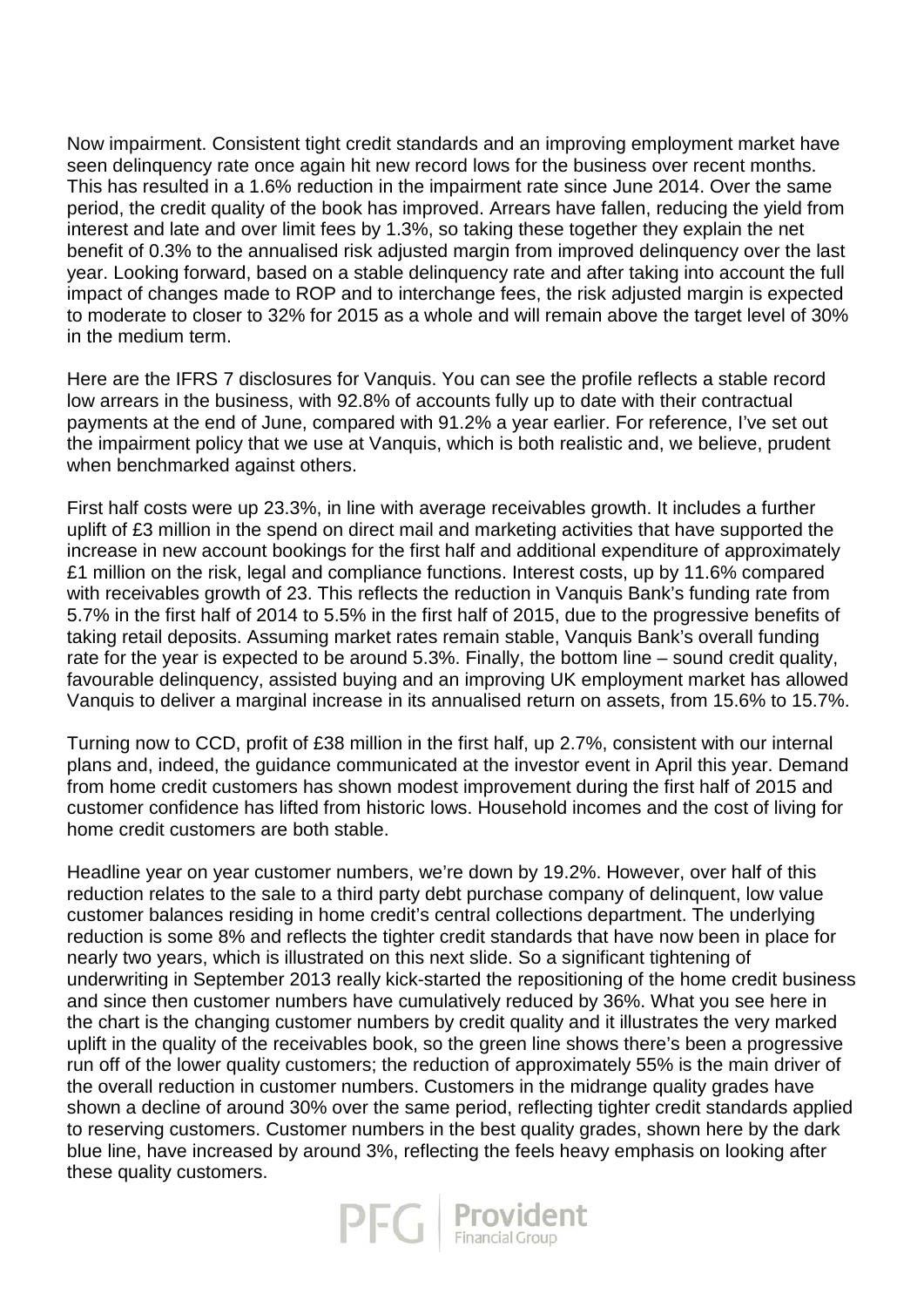The year on year reduction receivables is 18% which reflects two influences, firstly the underlying reduction in customer numbers that I just referred to of 8%, and secondly and importantly the shortening of the book. The proportion of credit issued in the form of longer, larger loans has continued to decline since the tightening of credit standards back at the end of 2013.

The revenue line shows a first half reduction of 14½%, which is less than the 19.1% reduction in average receivables, due to an improvement in the revenue yield. The annualised revenue yield has increased by 4.3% to 101.4%, due to a shift in mix towards shorter term, lower risk lending, which is again consistent with the tighter credit standards being applied in the business today.

Impairment was 42% lower than the first half of 2014, with the annualised impairment to revenue ratio reducing from 35.2% in June 2014 to 22.9% in June 2015. This chart shows the annualised ratio of impairment to revenue over the last four to five years. After increasing from 33% to 38.7% during 2013, the ratio has seen a sharp improvement over the last 18 months, reducing to the 22.9% at June 2015, and this reflects two factors – firstly, tighter credit standards which are driving up the quality of the book; and secondly, and equally importantly, the substantial benefits from the rollout of standardised arrears and collections processes supported by technology. We expect the ratio of impairment to revenue to remain at a similar level for 2015 as a whole.

IFRS 7 for CCD, what you see is the disclosures are consistent with a very marked improvement in the quality of the book, with 41% of accounts fully up to date, compared with 31.8% this time last year, and for reference again I set out the impairment policy at the foot of the slide, which is unchanged.

So a rising yield and falling impairment have combined to produce a sharp improvement in the annualised risk adjusted margin. Here's a slide showing the development of that margin. After a steady decline during the previous three years, the annualised risk adjusted margin began to increase in 2014 and has strengthened from 62.9% at June 2014 to 78.2% at June 2014. I've analysed the increase of 15.3% in the column there between the improvement in revenue yield of 4.3% due to the shorter duration of the book and the significant improvement in the impairment rate. The actions taken in the second half of 2013 to improve credit quality, including the tightening of underwriting and implementation of standardised arrears and collections processes, together with the related technology, have resulted in an 11% reduction in the impairment rate over the last 12 months. These measures have created a virtuous circle. Tighter credit standards mean better quality customers. This means that agents spend less time on difficult collection visits, chasing arrears, and can spend more time looking after good quality customers. This in turn reinforces credit quality, which leads to a further improvement in collections. It's this cycle that underpins the month on month improvement in the annualised risk adjusted margin since the start of 2014.

Business performance is benefiting from the planned reduction in costs following the programme of cost savings implemented during the last two years. First half costs growth of 7.7% or £10.3 million resulted from a step up in the year on year investment in Satsuma of £5 million mentioned earlier and increased regulatory and compliance costs of approximately £3 million. As flagged in our IMS, the programme of work to deploy technology through the field operations to support an improvement in agent and branch productivity, as well as implement

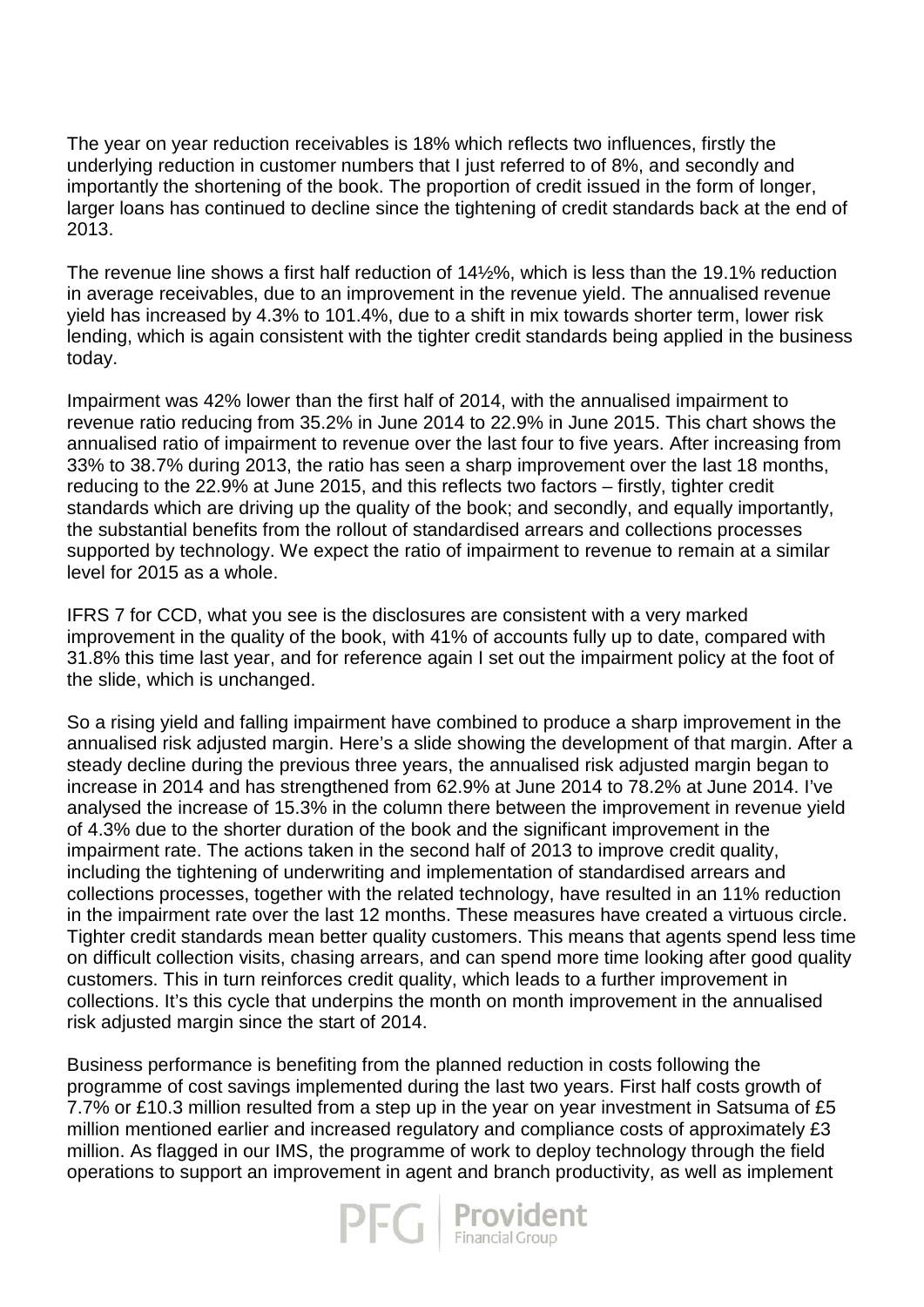market leading compliance, is running well ahead of schedule and is now substantially complete. In particular, all UK agents are now using both the collections and lending apps to conduct their rounds and, as a result, the business commence consultation in May 2015 on a proposed head count reduction of 500 people across field managers and the remaining field administration workforce. The head count reduction secured annualised savings of approximately £14 million with no impact on customer service levels. An exceptional restructuring cost of £11.8 million has been incurred in the first half in respect of the associated redundancy cost.

Interest costs, 23% lower in the first half of last year versus a reduction of 19% in average receivables. This is due to a reduction in the funding rate for the business from 7.5% in the first half of 2014 to 7.3% in the latest period, reflecting a lower margin on the group's indicated facility following the extension in January 2015 and the lower interest rate carried by the most recent bond issue earlier this year. Then finally, the returns. The success in delivering on the strategy to transition the home credit business to a smaller, but higher quality lower cost business can be seen in the significant increase in CCD's annualised return on assets, from 16.5% in June 2014 to 19.7% at June 2015.

So onto the new business, Moneybarn. We're really pleased with the performance of Moneybarn since purchasing the business last August – first half profits of £9.4 million are ahead of our internal expectations and 38.2% higher than the pro forma 2014 first half profits, which have been restated to reflect the group's lower funding cost. New business volumes during the first half of the year have been very strong and show growth of 88% on the first half of last year. There are three interrelated influences driving this performance. First, Moneybarn was increasingly funding constrained under its previous ownership, so access to the group's funding lines and removal of that constraint has had a significant impact. Secondly, the funding constraint meant that Moneybarn was restricting its product proposition, specifically by restricting lending up to trade value of the vehicle and restricting its minimum lend to £5,000, which began to put it at a competitive disadvantage. Moneybarn extended the product offering to lend up to retail value immediately following the acquisition and has reduced the minimum lend to £4,000 earlier this year, in January. Thirdly, access to funding and a more competitive offering has reinforced Moneybarn's primacy, as Peter described, across the broker network, meaning that it gets first look, which is very important since this is the dominant distribution channel for the product. Moneybarn's working on a number of other initiatives to develop both its product proposition and its product distribution, for example a trial to test the appeal of Moneybarn's car finance proposition to Vanquis Bank customers is currently in progress and the business will shortly commence a trial of financing light commercial vehicles through its existing broker network, as Peter described.

As a result of strong new business volumes, customer numbers ended June at 26,000, up from 22,000 at December 2014 and showing growth of 44% on June 2014. The business is comfortably on track to achieve the previously communicated target of 30,000 customers by the end of the year. The strong growth in new business volumes has resulted in period end receivables growth of 43.1% to 186½ million at June 2015. Average new loan sizes in the first half have remained broadly comparable to prior years, at around £9,000. The annualised risk adjusted margin has remained stable at 24.6%, in line with December 2015 and marginally up from the pro forma June 2014 number. The revenue yield remains unchanged at just over 28% and default rates through the first half have also remained stable, as they have been over the past two years. Based on the current delinquency trends and mix of business, the risk adjusted margin is expected to remain at a similar level during the second half of the year.

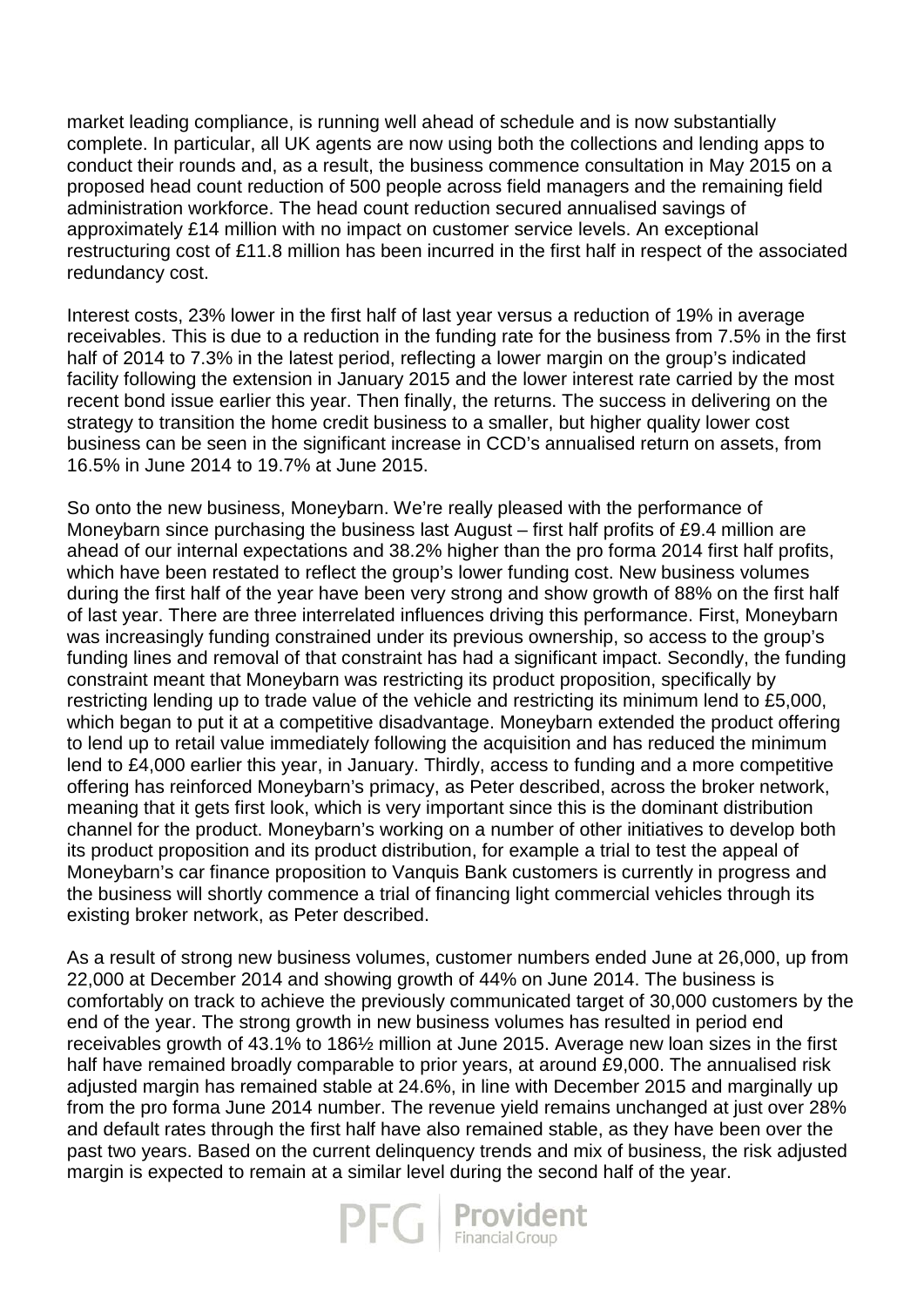As I flagged in the year end results, 2015 is a year of investment at Moneybarn, principally in additional head count to support growth to meet the higher regulatory standards under the FCA regime and to bring governance processes into line with those of the rest of the group. The head count has increased from 90 at the acquisition date to 129 at the end of June and is expected to increase to approximately 150 by the end of 2015. What this means is the cost base of the business has grown by 34% in the first half of the year, which is in line with top line growth of 34.4%. We expect this to be the case for 2015 as a whole and for operational gearing to kick in from 2016. Interest costs have grown by 22.9% in the first half of 2015, lower than the average receivables growth of 35.5%, so what's happening here is that the business is retaining profits earned since the date of acquisition as the capital base of the business is built towards the group target gearing ratio of 3.5 times. Moneybarn is a high return business, as demonstrated by the annualised return on assets of 12.9% at June. This is consistent with December 2014 and is in line with our expectations for 2015 as a whole.

Turning now to the balance sheet, goodwill. That arose on the acquisition of Moneybarn last August and is unchanged. Also as part of the acquisition of Moneybarn, we had to value the broker relations and they were attributed a value of £75 million, using a discounted cash flow model. That intangible asset is being amortised over a ten year period, amortisation in the first half of £3.7 million resulting in a reduction in the asset from £72.5 at December 2014 to 68.8 at June. I've already covered the moving parts within receivables. You can see overall group receivables are up by 16.6%, or approximately 260 million, and that does include £187 million in respect of Moneybarn receivables. The pension scheme showed an accounting surplus of £17½ million, down from £56 at the start of the year. A £46 million reduction in asset values reflecting a fall in gilt yields and an increase in the inflation rate from 3.1% to 3.2% have been partly offset by an increase in the discount rate from 3.7% to 3.8%, as well as cash contributions of around about £6 million in the half year. Vanquis Bank's liquid asset buffer, including other liquid resources held in satisfaction of our ILA requirements under the PRA's liquidity regime amounted to £118 million at June. The amount held is based on undrawn credit lines, which increase in line with receivables and the maturity profile of retail deposits. I'll return shortly to debt and deposit funding. Net assets, 582 million, up from 421 a year earlier and include the equity issue of £120 million for the Moneybarn acquisition in August 2014.

The gearing ratio measured on a banking basis has reduced to 2.4 times, which is the subject of the next slide. This shows the stability of the gearing ratio from consistently strong capital generation which is funded, not just the annual dividend but also the growth of the business whilst operating within our target ratio of 3<sup>1/2</sup> times. You can see the reduction in gearing from 2.9 times at June 2014 to 2.4 times at June 2015, which reflects two factors: firstly, the acquisition of Moneybarn that was almost wholly funded by equity in order to preserve the group's regulatory capital; secondly, the shrinkage in the home credit business receivables book resulted in the release of some £30 million of capital over the past year.

This table shows the group's portfolio of committed facilities, so bank funding represents a group syndicated bank facility with its core relationship banks. These amount to 382 million and were extended in January 2015 through to May 2018, kicked on a further 12 months. As part of this extension, the all-in cost of funds was reduced and there was no change to the terms and conditions and financial covenant package. The next leg of funding is the broad heading covering medium term bonds and private placements, totalling £697 million. The group successfully issued its fifth retail bond in April, raising £60 million at a coupon of 5.5% over a duration of 8½ years and the retail bond market remains an excellent source of funds for the

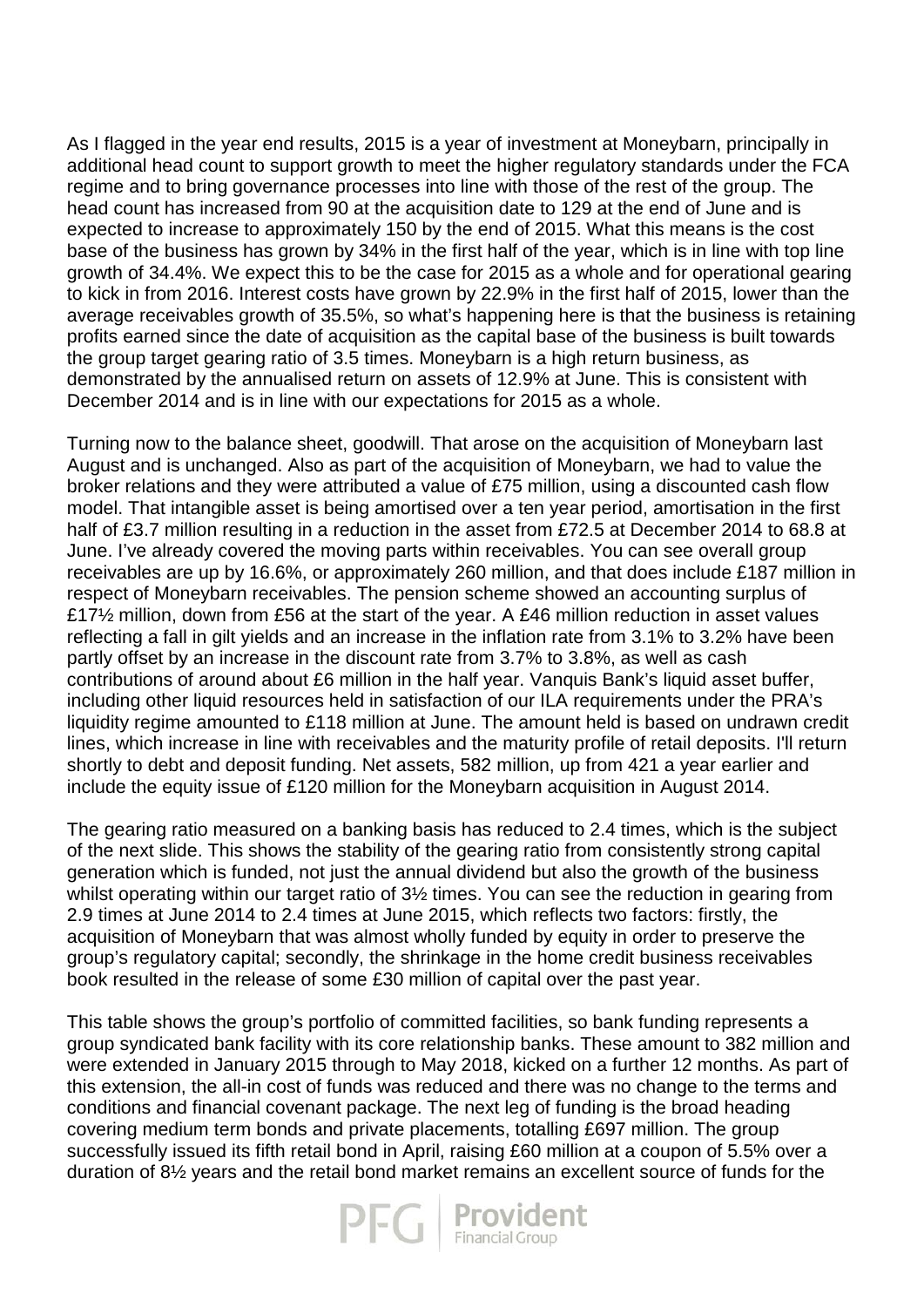group. The third leg of funding is the retail deposit programme at Vanquis, which provided £645 million of fixed term, fixed rate funding as at the half year. The average period to maturity of retail deposits is 2.6 years and it's in our target range and reflects the issue of one through to five year fixed term products. The blended rate of 3% currently being enjoyed by Vanquis continues to benefit from the very low rates being offered in the retail deposit market. So the group's total committed facilities at June were just over £1.7 billion and head room on these facilities was £221 million. This doesn't take account of the additional funding available to Vanquis by increasing the retail deposit programme to the point where the whole of its funding is provided through that programme. At June, this additional capacity amounted to £263 million, representing the full amount of the intercompany loan between Vanquis and Provident Financial. Committed debt head room plus retail deposit capacity totals £484 million which, together with the capacity of Vanquis to take further deposits as its receivables book grows, is sufficient to meet contractual debt, maturities and fund the expected growth in the business until May 2018, when the syndicated bank facility is due to mature. In practice, the group routinely renews its syndicated bank facility at least 12 months in advance of that maturity.

Here's the maturity profile of the debt. Maturities over the next two years are relatively light. Step downs of ten million in January 2016 and January 2017 are the first instalments on the energy term loan, whilst a £50 million step down in September 2016 reflects the maturity of the first 2011 retail bond. As you can see, the most significant maturity is the expiry of the syndicated bank facility in May 2018 and the average period to maturity of the group's bank and debt facilities is 3.1 years. I've indicated here the pro forma level of CCD and Moneybarn's borrowings at June 2015 in the box on the left, after assuming that Vanquis has repaid in full its intercompany loan or, to put it another way, is fully funded with retail deposits. This amounts to around 600 million, compared with total committed debt facilities of nearly 1.1 billion today and illustrates the strength of the group's funding position.

You should be very familiar with the alignment between our dividend policy gearing and the group's growth plans. Our dividend policy is to maintain cover at at least 1.25 times and our gearing target is around 3.5 times against a current of 5. Based on consensus 2015 profitability, the retention of profits consistent with our current dividend leverage 3½ times support receivables growth of approximately £260 million. This rate of growth accommodates the medium term growth plans of the group at this time.

Capital generation – the group generated capital of just under 170 million in the 12 months to 30<sup>th</sup> June. After funding its own growth, Vanquis increased its capital generation from £65 million in the 12 months to June 2015 to just under £91 million in the 12 months to June 2015. CCD generated capital of 84 million versus just over £100m last year. The lower capital generation primarily reflects the lower level of capital released from the shrinkage of the receivables book, the increase in the year on year investment in Satsuma, as well as the impact of exceptional costs.

Moneybarn has been capital neutral since acquisition, reflecting the strong growth in receivables and the investment in head count. Capital generated comfortably covers the cost of the dividend with a surplus of 21.2 million retained in the 12 month period. This profile is changing as the contraction in home credit receivables dissipates and we invest in growing Satsuma. Thank you, I'll now hand you back to Peter.

# **Peter Crook**

Thanks Andrew.

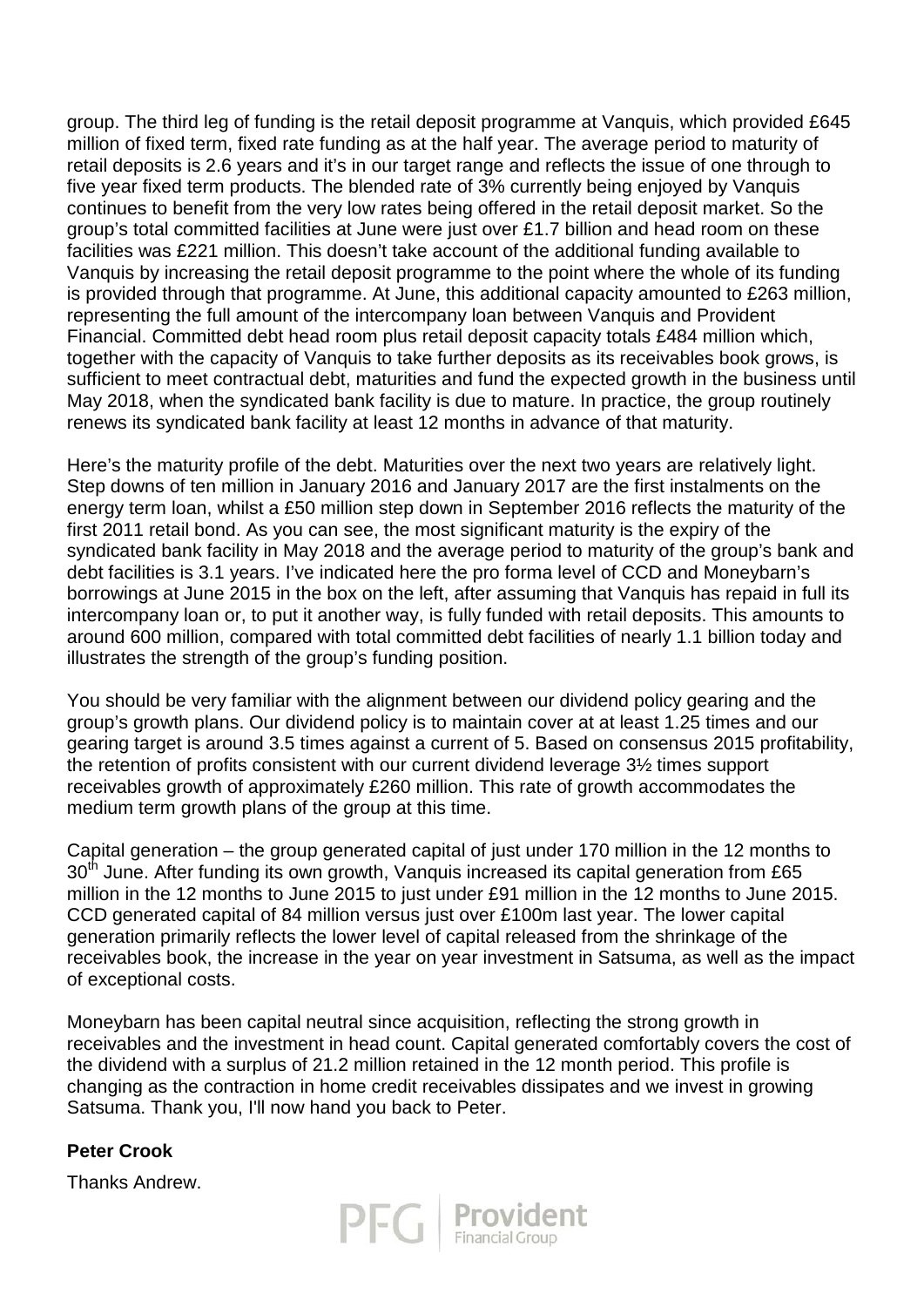Right, just to wrap things up then, firstly a few remarks on regulation. Obviously, CCD and Moneybarn submitted their applications for full authorisation ahead of the 31 May deadline. Vanquish Bank, obviously as a full bank, is already an authorised firm which meets the threshold conditions, so for Vanquis the task was a little bit lighter and is really around applying for a variation of permissions, in effect to adopt the final consumer credit permissions in their various forms. Now, for all these things, the FCA has up to 12 months – that's a statutory deadline – from the date of submission to consider and conclude on the variation of permissions for Vanquis and, indeed, for the applications for full authorisation for CCD and Moneybarn.

The next thing to comment on, and it does seem a long time ago, this one, was the price cap on high cost short term credit, but technically this did come into force right at the beginning of H1, on 2<sup>nd</sup> January, so it's probably worth just recapping. This is a cap on the pricing of short term credit products, i.e. repaid or substantially repaid within a year with an APR of more than 99.9%. For what it's worth, it does carve out and exclude home collected credit, so home collected is not subject to these controls. The cap was set at 0.8% per day. There's a cap on default fees at £15 per instance and there's a longstop cap of 100%, i.e. the fees, charges, interest of whatever sort cannot be more than the original amount borrowed in total. Satsuma does fall within the scope of this cap, but I'm pleased to say the pricing is somewhat below the limits that are set, so it's not an issue for Satsuma and, for that matter, if home collected credit was included, then its pricing would equally fall within the cap.

So it's just worth noting that that's now in force; obviously, that's having a significant impact on other short term lenders, particularly the payday lending sector where I think the CFA said that payday volumes are down 70% now amongst its members. The final thing to comment on, then, is the FCA's review of the credit card market, just to recap. The terms of reference here identified three main areas which they wanted to examine: the extent to which consumers drive competition through shopping around and switching - I'd suggest that's not particularly relevant to our business insofar as most Vanquis customers only have one credit card, which is ours, and obviously we don't play the 0% teaser rate, balance transfer game that's enacted in the prime market. The second issue was the extent to which firms recover their costs across different cardholder groups, so what they're really driving at here is the difference between revolvers and transactors. As I'm sure many of you in the room probably pay your credit card bill in full, if you pay on time, you won't pay any default fees, there's typically on annual fee, so the credit card is potentially likely a free product for many of you in the room, but obviously it probably costs £40-50 a year to operate in terms of your plastic statement payment processing, transaction processing. That's all being paid for by those customers who revolve their balance and pay interest, so clearly quite a big cross-subsidy. Again, not particularly an issue for us. We know Vanquis customers use our card to borrow money. We don't have a large number of transactors within our portfolio who just use the card and pay it off every month, it's not really the nature of the audience that we're focused on. Finally, the extent of unaffordable credit card debt. Again, in a world where a Vanquis customer typically has just our card, an average balance of somewhere in the £800-900 range, this isn't really a problem that's characterised by Vanquis customers. I would suggest there is a slice of Middle England out there that has a wallet full of credit cards, maybe with £4,000-£5,000 on each card, just about keeping head above water, making the minimum payments on them all, probably going to take a very long time to pay them back. I think that's where the FCA is focused. Anyway, in any event, they expect to reach their conclusions towards the end of this year. That's it really in terms of regulation, so to wrap up let's just go with the outlook.

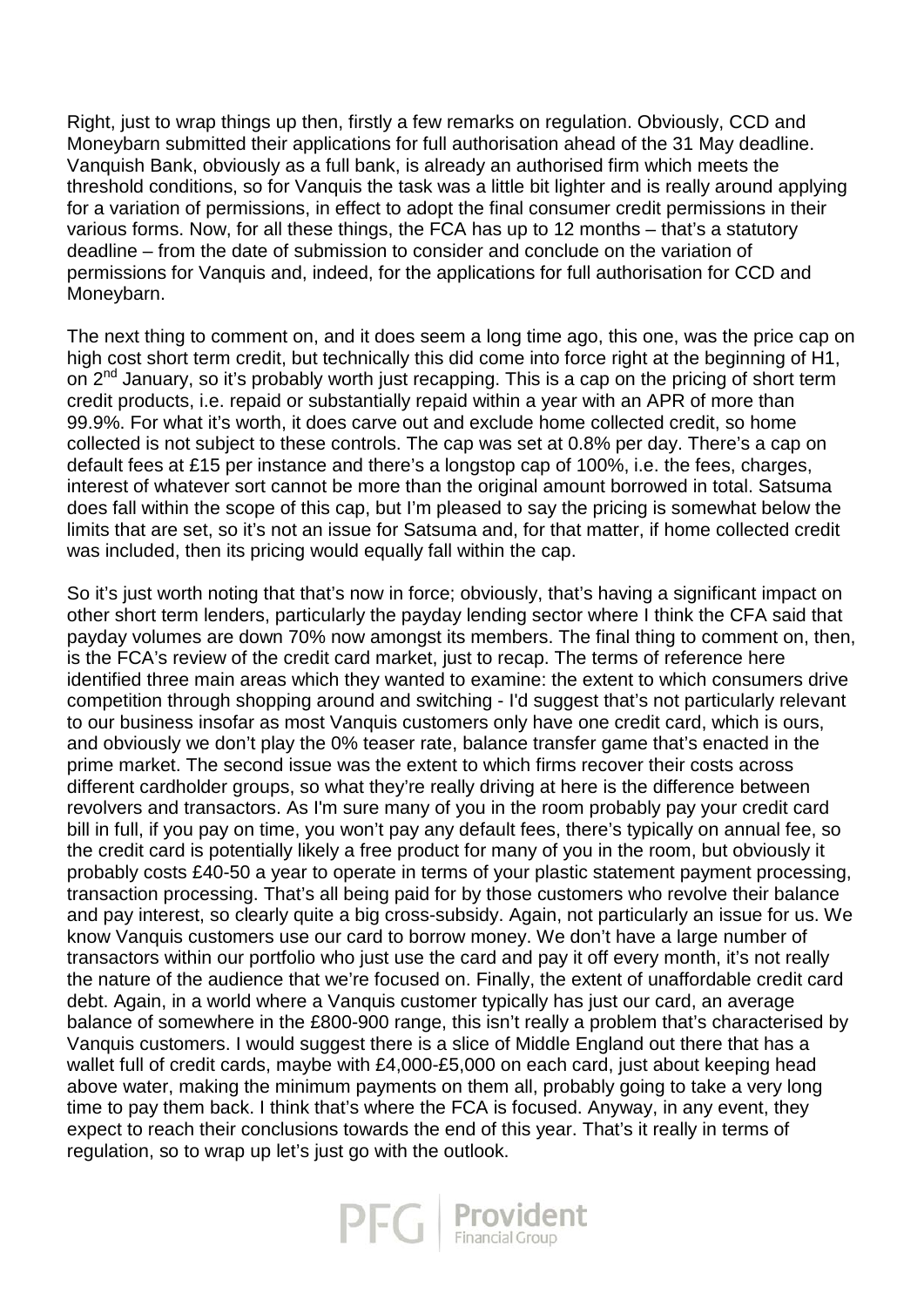Obviously, Vanquis will continue to generate strong growth and margins through developing the underserved, non standard UK credit market, the business making nice progress towards that goal of between 1.5 and 1.8 million customers borrowing £1,000 each. The repositioning of home credit is complete, it is now a smaller but leaner, better quality business focused on returns and you've seen, obviously we have got a smaller business but equally the progress that's been made, the risk adjusted margin or the ratio of impairment to revenue have both shown very material positive movements through the first half of this year, and perhaps we can get back a little bit more onto the front foot now in this market but certainly not at the expense of giving up the improvement in quality that we've worked very hard to achieve. First half investment to support the rapid growth of Satsuma puts it on track to break even on a runrate basis, so month by month by the end of this year. Obviously then that means it should create a contribution towards the group's earnings in 2016 and that medium term opportunity that we've seen for some time now from the dislocation in the payday sector and the onset of regulation is very much there and we believe we can capture that opportunity. On Moneybarn, the lift in new business volumes has reinforced Moneybarn's position and primacy with its brokers which, along with the product development opportunities that we have which I described earlier, leaves the business very well positioned to deliver strong growth through the medium term and hit the group's return targets. Finally, the group's fully funded into May 2018. I'll just read the quote that we put in today's announcement to wrap it up. The group has produced a strong set of interim results and credit quality in all three businesses. It's very sound, as evidenced by the favourable impairment trends in the first half of the year. This provides a foundation for delivering quality growth for 2015 as a whole. That concludes today's presentation.

I'm now very happy to take questions. There will be a microphone that comes round. If you could say your name and your firm, if you want to ask a question, that would be appreciated. Thank you. Question from Portia.

# **Portia Patel**

Hello, Portia Patel, RBC. I was wondering if you could comment on the tax charge on banking profits that was announced in the Budget and whether you think it will come in in its current form or whether you see any scope for amendments that benefit you?

# **Peter Crook**

Ok, yes, I think this change in tack caught many banks by surprise. This is an additional 8% corporation tax on the profits of banks, so this applies to Vanquis Bank within PFG – it doesn't apply to the rest of the group. Obviously, there's some offset from the reduction in corporation tax more broadly, which the whole group will benefit from, as that's on its way down over the next couple of years to 18% from 20%, but there will be some incremental tax within Vanquis. We're aware there is quite a bit of lobbying from some of the smaller banks via the BBA, but it's difficult to call whether it will change. I suspect it may well land in its final form and there's nothing we can do about that so life carries on, really.

Any more questions? Yes, Gurjit at the front.

# **Gurjit Kambo**

Hi, good morning, it's Gurjit from JP Morgan. In terms of Moneybarn, revenue growth and cost growth are running at similar levels this year. How should we look at that through next year as the operation gearing starts to come through?